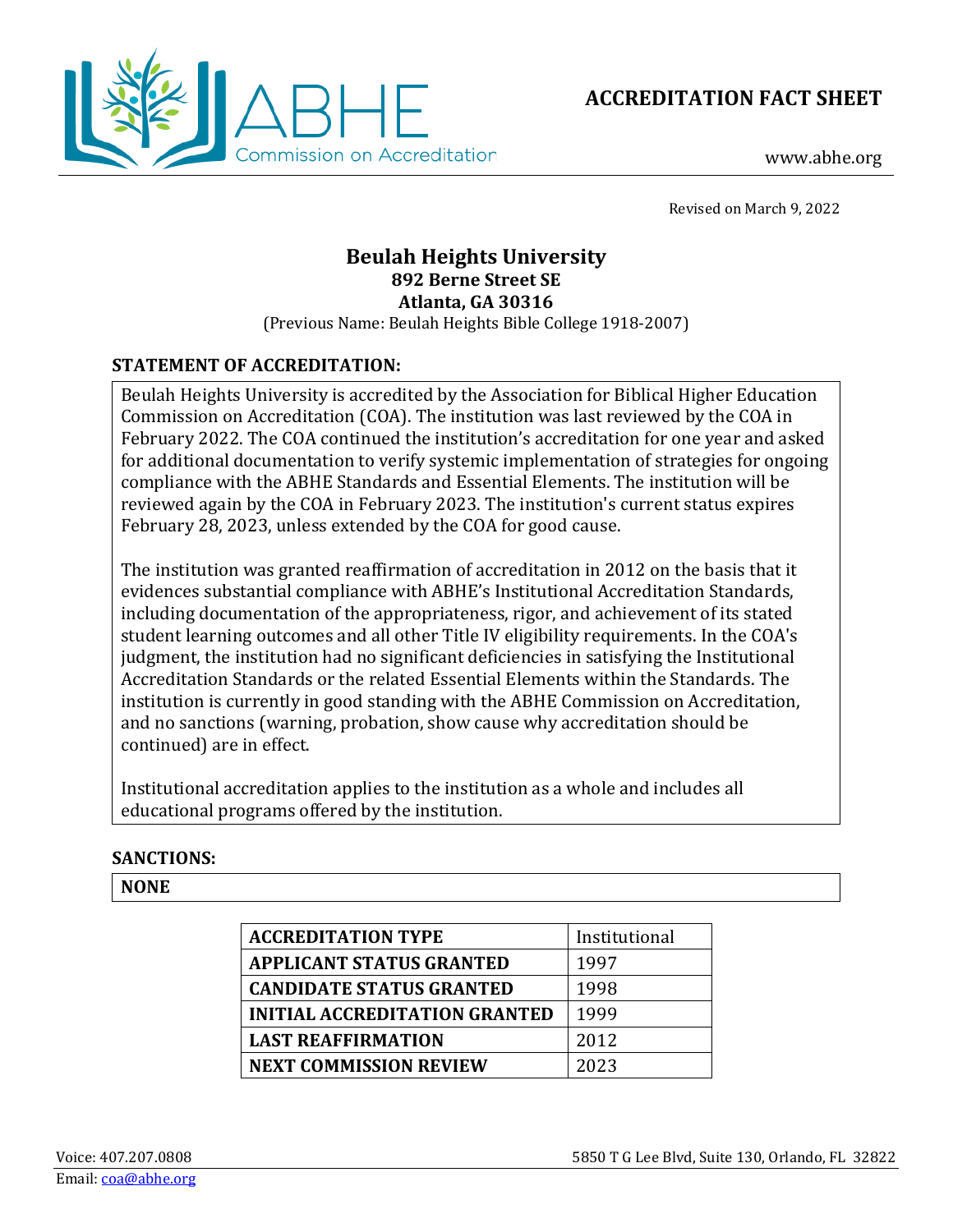*The Association for Biblical Higher Education Commission on Accreditation is a national faith-related accrediting organization and is recognized by the United States Department of Education (USDE) and the Council for Higher Education Accreditation (CHEA). The ABHE Commission on Accreditation is an institutional and programmatic accreditor. Institutions that are institutionally accredited have been examined as a whole. Institutions that are programmatically accredited have specific programs that have been reviewed in light of ABHE standards. This statement of accreditation information is the Commission's official statement of an institution's accredited status.*

| <b>ACCREDITATION DECISIONS:</b> |                                         |  |  |  |
|---------------------------------|-----------------------------------------|--|--|--|
| <b>DATE</b>                     | <b>ACTION</b>                           |  |  |  |
| June 2017                       | Approved substantive change to offer Ce |  |  |  |

| DAIL          | AGILUN                                                                                      |  |
|---------------|---------------------------------------------------------------------------------------------|--|
| June 2017     | Approved substantive change to offer Certificate in English as a Second                     |  |
|               | Language                                                                                    |  |
| November 2016 | Approved substantive change to offer a Doctor of Philosophy in Leadership<br><b>Studies</b> |  |

*Includes the following: applicant status, candidate status, initial accreditation, reaffirmation of accreditation, sanction, substantive change approval - last 5 years. Please see the "Policy on Communication of Accreditation Decisions" in the COA Manual.*

#### **APPROVED DELIVERY METHODS:**

| TYPE:                             | <b>APPROVAL:</b>                                        |
|-----------------------------------|---------------------------------------------------------|
| Distance Education (online)       | The institution is authorized to offer up to 100% of an |
|                                   | academic program via distance education (online).       |
| <b>Correspondence Education</b>   | The institution is authorized to offer up to 49% of an  |
|                                   | academic program via correspondence education.          |
| <b>Competency-Based Education</b> | The institution is authorized to offer up to 49% of an  |
|                                   | academic program via competency-based education by      |
|                                   | the course/credit approach or direct assessment.        |

*Please see the "Policy on Alternative Academic Patterns" in the COA Manual.*

## **APPROVED OFF-CAMPUS LOCATIONS:**

| <b>TYPE</b>           | <b>ADDRESS</b>                                        |
|-----------------------|-------------------------------------------------------|
| <b>Extension Site</b> | 831 Sixth Avenue, Columbus, GA 31901                  |
| <b>Extension Site</b> | 1900 The Exchange SE Ste 425, Atlanta, GA 30339-2049  |
| <b>Extension Site</b> | 2804 Phillips Drive, Albany, GA 31721                 |
| <b>Extension Site</b> | 2250 Satellite Blvd., Suite 235-240, Duluth, GA 30097 |
|                       |                                                       |

*A branch campus is an additional location of an institution that is geographically apart and independent of the main campus of the institution and (1) is permanent in nature;(2) offers courses in educational programs leading to a degree, certificate, or other recognized educational credential;(3) has its own faculty and administrative or supervisory organization; and (4) has its own budgetary and hiring authority. An additional location is a facility that is geographically apart from the main campus of the institution and at which the institution offers at least 50% of a program through classroom courses, hybrid courses, or a combination of both. An additional location may qualify as a branch campus and be subject to requirements pertaining to branch campuses. An extension site is an off-campus location where less than 50% of a degree program may be earned by classroom courses, hybrid courses, or a combination of both.*